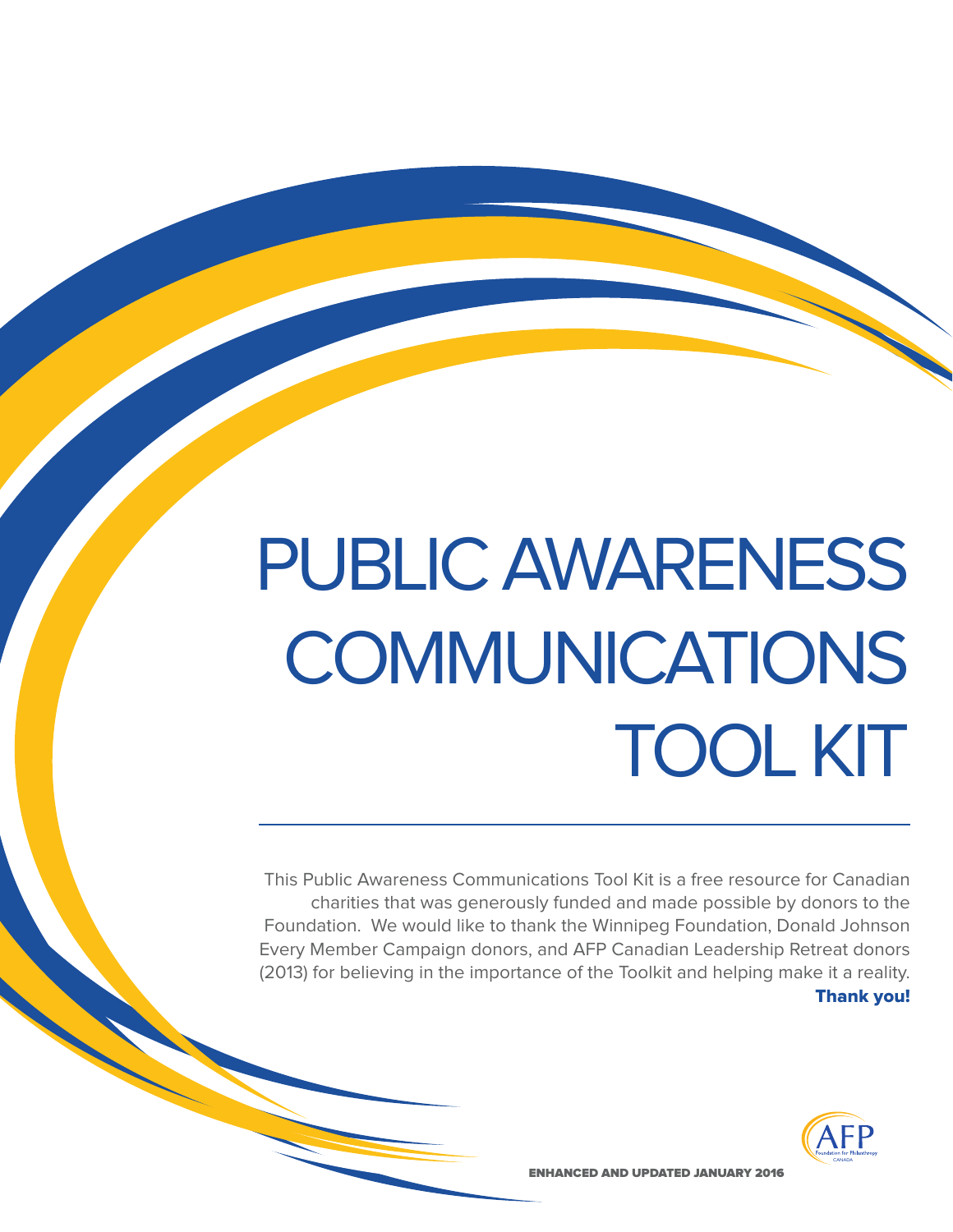# TABLE OF CONTENTS

- Know Your Parliament 3
- Building Relationships: A Framework for Engagement 5
	- Getting the Meeting you Want 7
- How to Handle Yourself in a Meeting with a Parliamentarian 9
	- Making an Elevator Pitch to a Parliamentarian 11
		- The Meeting has Taken Place: Now What? 12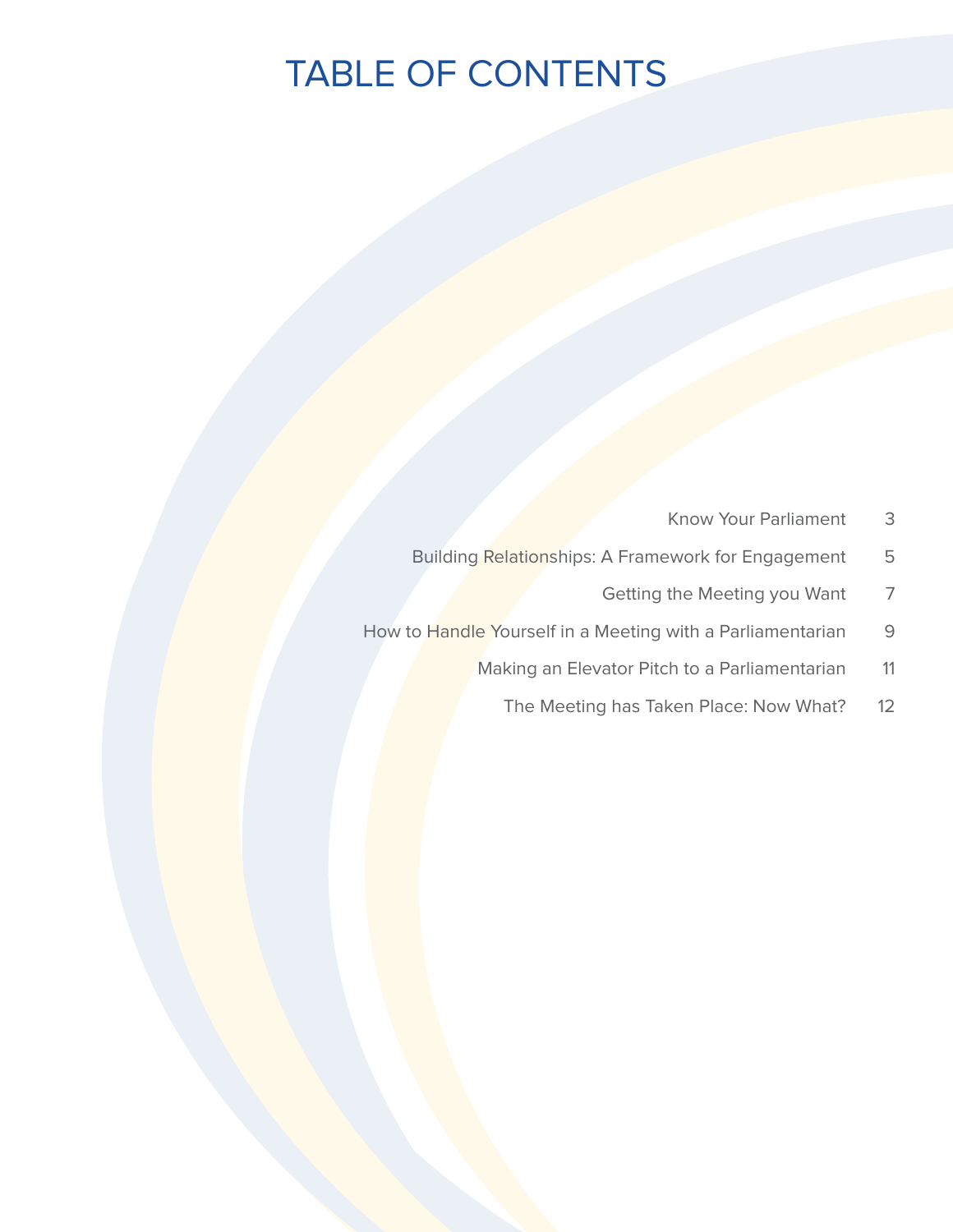# KNOW YOUR PARLIAMENT

# Federal

A Member of Parliament (MP) is a federally elected official who represents a 'riding' or 'constituency' in Canada and sits in the House of Commons in Ottawa. They can be elected as a Member of the Government, the Official Opposition, Opposition or an Independent. There are presently 308 ridings across Canada.

Government MPs are members of the Party with the majority of elected MPs in the House of Commons.

The **Prime Minister** (PM) is the leader of the majority party. The PM appoints Ministers, Ministers of State and Parliamentary Secretaries from his elected Members.

All other Government Members are known as backbenchers. **Backbenchers** are members of one or more committees and can be chair and vice-chairs of committees, chairs of regional or provincial caucuses. They have input into decisions made by Ministers.

A **Minister** is given a Mandate letter from the PM upon his/her appointment, is sworn in and is responsible for his/her Department. The Minister's Chief of Staff is charged to oversee the 'exempt' or Ministerial political staff and to liaise with the Department Officials in order to fulfill the expectations in the Mandate letter.

A **Minister of State** (MoS) or junior Minister, is also given a Mandate Letter from the PM and along with the Minister has an office and his/her own Chief of Staff and other staff in the Ministry. A MoS will report to the Minister responsible for the Department and in certain circumstances directly to the Prime Minister.

Minister's and Minister's of State attend Cabinet committees. They will be chair of one or more of these Committees.

A **Deputy Minister** (DM) is the Senior Department Official who oversees the Department and works with the Minister and his/her Chief of Staff to ensure the Prime Minister's Mandate is carried out along with the day-to-day operations of the Department.

A **Parliamentary Secretary** (PS) reports to the Minister and is given responsibilities by the Minister's office. A Parliamentary Secretary Assistant (PSA) has an office in the Minister's office and works on behalf of the PS between the two offices. A PS will attend committees with backbenchers.

**Opposition MPs:** The Official Opposition is comprised of the Party with the 2nd largest number of elected MPs. Their leader is the Leader of the Opposition. We have two Opposition Parties in Canada as well as an additional two Parties who do not have enough elected MPs to be recognized as a Party in the House; the Bloc Québécois and the Green Party. There are also Independent Members who do not belong to any Party.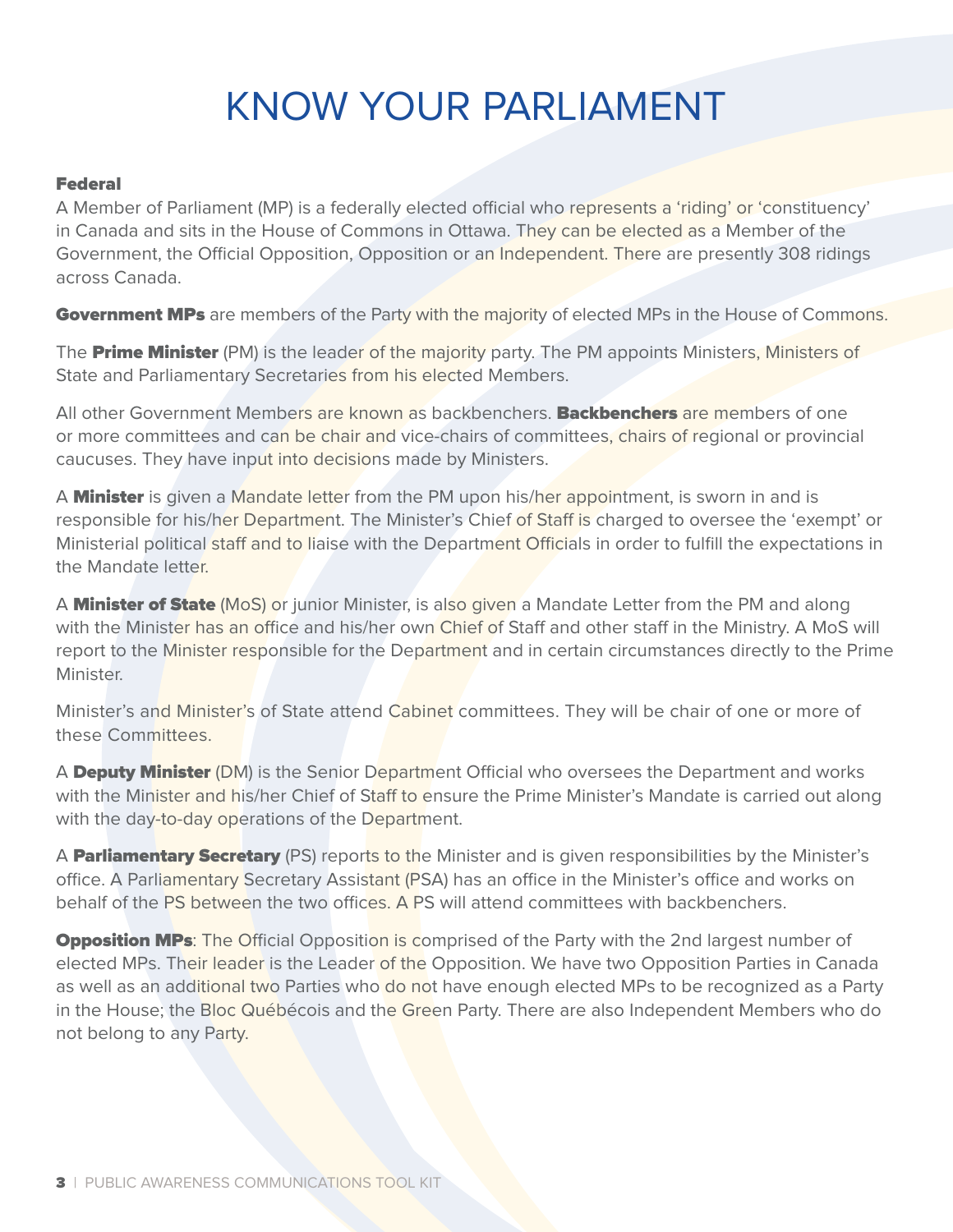**Senate of Canada:** The Senate is comprised of 105 unelected members who are appointed by the Governor General on the recommendation of the Prime Minister of the day. There are currently Senators who are Liberal and Conservative Party Members while others sit as independents.

Prior to the July 15, 2013 cabinet shuffle, the Leader of the Government in the Senate was a member of the federal Cabinet.

The Senate has been known as the 'House of Sober Second Thought' as they thoroughly examine any legislation that has passed in the House of Commons before it becomes law. Senators can also introduce legislation in the Senate.

# Question Period (QP)

QP is an opportunity for the Opposition Parties to ask questions of the Government.

A MoS or a PS may answer questions in the House of Commons in the Minister's absence. A designated Minister will also answer questions for the PM when he is absent. Who answers may also depend on the subject of the question. Both federal and provincial governments have a daily Question Period when their respective House is in session.

# Addressing the Parliamentarian

A Member of Parliament and Parliamentary Secretary to a Minister should be addressed as Mr./Mrs./Ms. unless they instruct you differently.

A Senator should be addressed as Senator (name of the Senator) or Mr./Mrs./Ms. unless they instruct you differently.

A Cabinet Minister or Minister of State is addressed as 'Minister' or Mr./Mrs./Ms.

The Prime Minister is addressed as 'Prime Minister' or 'Sir.'

Please view the Parliament of Canada link for further information.

# http://www.parl.gc.ca/Default.aspx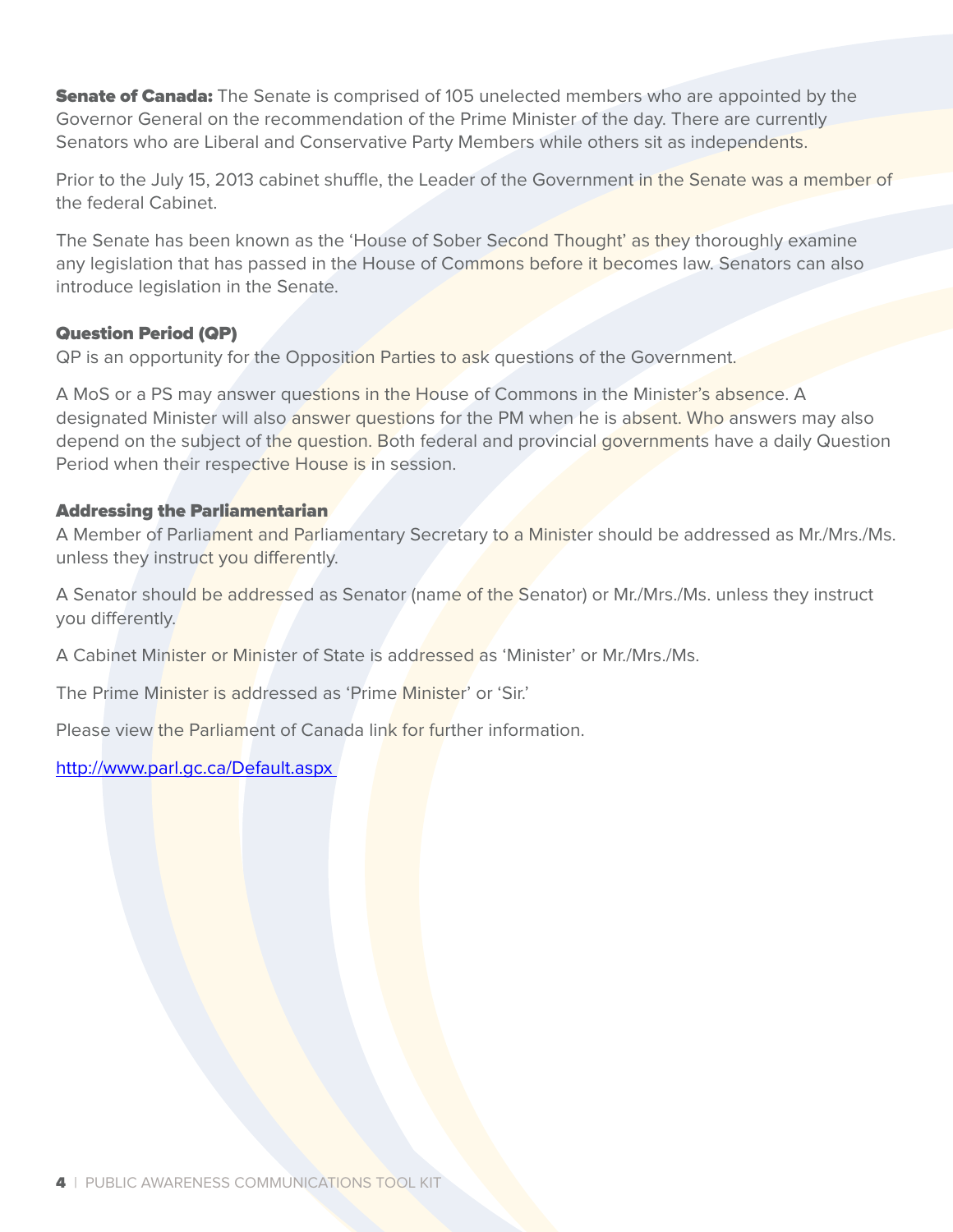# BUILDING RELATIONSHIPS: A FRAMEWORK FOR ENGAGEMENT

How to build relationships with Parliamentarians and become their trusted go-to expert

# Do your homework before your initial meeting

To build rapport and establish common ground familiarize yourself with the background of the individual you are meeting. Knowing his or her education, professional experience, personal information and special interests will be valuable information, particularly if you have similar interests or experience. It just may be the part of your meeting that opens the door further for you. This information can easily be found on their website.

### Define the objective of the meeting

This will help you (and your colleagues if you are part of a delegation) in the delivery of your key messages to the Parliamentarian and his/her staff.

### Respect the time of Parliamentarians

Parliamentarians have very busy schedules in their ridings and in Ottawa when Parliament is in session.

When your meeting is in Ottawa, it is important to arrive at the Parliament building at least 10 minutes before it begins as you have to go through a very tight security system similar to airports around the world.

Be on time for meetings but do not arrive too early as some offices on Parliament Hill have no waiting space for stakeholders and guests.

If your meeting is in their Parliament Hill office the office of the Parliamentarian may have scheduled a 20 or 30 minute meeting, but keep in mind that parliamentary schedules are fluid and things can quickly change if an urgent issue arises in Parliament.

For example, you could arrive for a meeting to find that Parliamentarians are being called to the House of Commons or the Senate for a vote on key Government legislation. Thus, you may have to conduct your meeting while walking with the Parliamentarian; he/she may ultimately promise a makeup meeting. In this situation your elevator pitch is important (see other fact sheet for details).

If you meet with your parliamentarian in their constituency you will find that they are much more relaxed when they are away from the pressures and demands of Ottawa and interruptions of this type are much less likely to happen.

Wherever you meet, it is important that you do not take up too much of a Parliamentarian or their staff's time. Be known as the person who keeps to the meeting time and contributes to the issue. This will ensure that you get future meetings on the issue at hand (as well as other issues).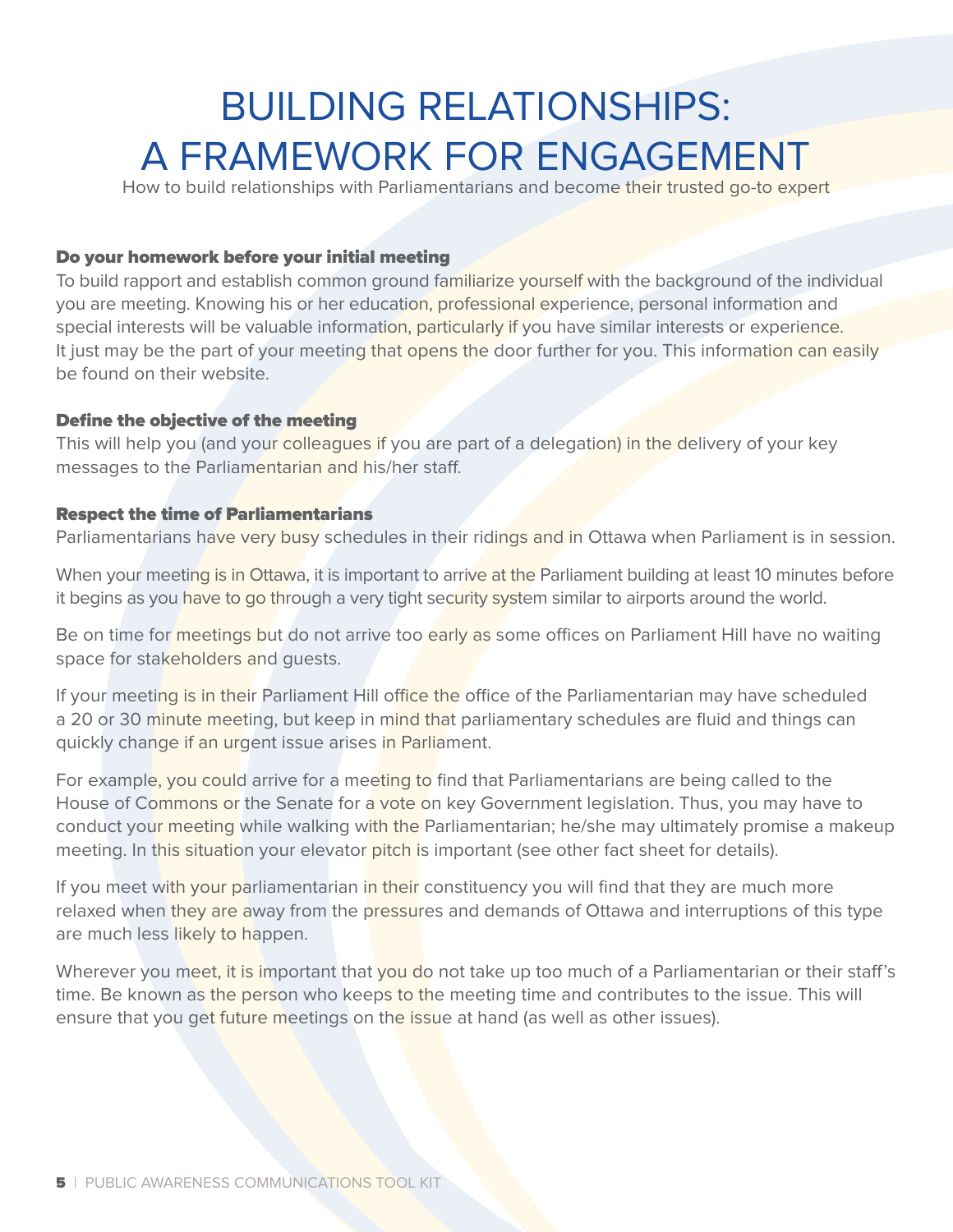Do not fill the entire time talking. If you only have 20 minutes – do not speak for 19 trying to make your point. What will you have learned? What insight into decision-making have you gained? Always allow time for discussion and ideally get the parliamentarian or staff person talking FIRST in order to understand how to tailor your own remarks.

Bring your own camera and ask for a photo with the MP. When you get there look around for a good backdrop for your photo. Is there a flag in the room or a bookshelf that would give a nice backdrop?

# Keep in touch to be seen as an expert in your field

Parliamentarians often meet between one and five organizations on a daily basis. To ensure your meeting stands out a thank you note for the meeting, preferably handwritten, and include a summary of the meeting, reiterating expectations "I look forward to your statement in the House" or "Thank you for bringing this matter to National Caucus". Parliamentarians and their staff will appreciate the thank you and the polite reminder.

If you took a photo you can include a copy. If it is framed it will be put up on their wall, especially if it is sent to the constituency. You can also include the photo file in an additional email you send. Always identify the people in the picture. If they have the electronic file they, and you, can post it on your respective websites and include it in a newsletter. Mail sent to the House of Commons office does not require stamps, but it may be worth the postage to send it to the office where the meeting occurred.

Parliamentary email addresses can receive 100-1,000 daily, and emails can be overlooked. If you send an email, don't hesitate to call and say "I'm sending you an email about..." or follow up to ensure they received it. "I sent you an email about...on Tuesday at 2:15. I'm calling to ensure it got through."

Do not hesitate to send periodic updates to the Parliamentarian whenever you have new, relevant information. If you write an article, have a blog or if you have an opinion about something relevant to the Parliamentarian you should take the time to send a copy to his/her office.

You can also send them copies of what others have written about the subject. Just do not send too much, too often. Their offices are inundated with electronic and regular mail.

Attend his/her fundraisers or events where they are the guest speaker or may be in attendance. Be sure to connect using social media tools such as Facebook, LinkedIn and Twitter. The goal is to be thought of as 'the' authoritative and trusted resource.

### Be known

It is key to be seen as 'always' on Parliament Hill or at an event in the riding.

Do not hesitate to ask for periodic meetings at their office if you have new and relevant information.

The staffers of Parliamentarians are the gatekeepers of their time. It is imperative to develop a good working relationship with them to move your issues through Parliament or the Government. You want to be on a first name, friendly basis with the scheduler.

### Be honest

If you do not know the answer to a question that is posed in a meeting say so; you can look into it afterwards and it will be an opportunity for you to reconnect in person, by email or phone.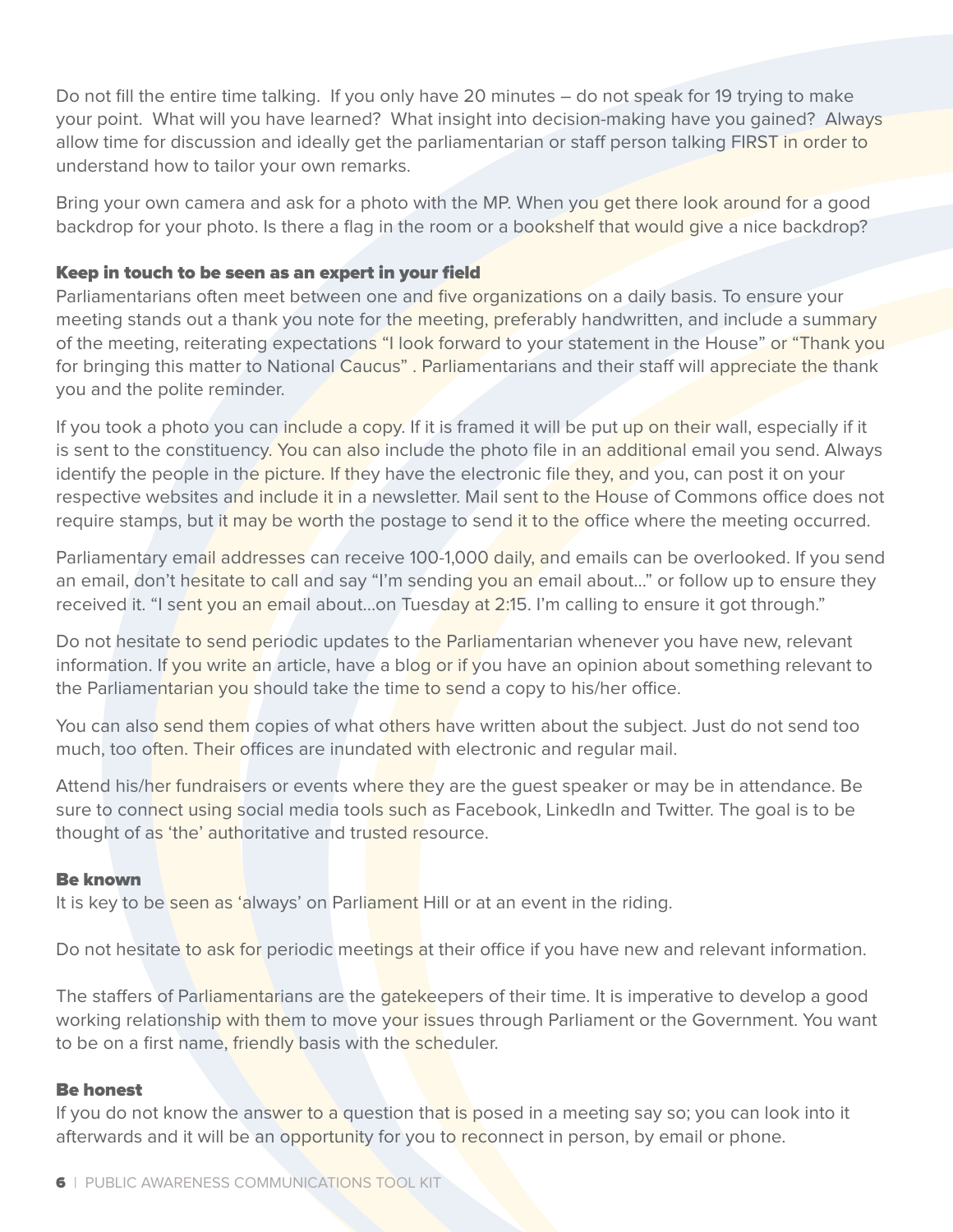# GETTING THE MEETING YOU WANT

Get that desired appointment with Parliamentarians or government officials

### The best time to make the call

You must call during business hours, which in most political offices is between 9am to 5pm. A number of offices are open at 8am. Also, you may find staff at their desk after 5pm because it is generally quieter to work during that time. You should not be surprised (or fooled) if the Parliamentarian answers the phone himself/herself in the evening. When Parliament is not in session (June to September and December/ January) staffers have more flexibility with their time but may also be on holidays.

#### Who to speak to

As a general rule, you want to speak to the scheduler to set up an appointment. If the scheduler is away from the office, find out when he/she will return and call back. Over time, you will develop relationships with staffers in various offices on Parliament Hill.

#### Leaving a message

You should not hesitate to leave a message on the Parliamentarian's answering machine. It is important to find the balance between being a nuisance and being persistent. Wait a day for staffers to return your telephone call. Always be patient and understanding as it often takes time to get an appointment. View this as an opportunity to build a relationship. It will be more difficult for you to get the meeting you want if you start your relationship on the wrong footing.

### Do not hesitate

Tell the scheduler the reason for your meeting as she/he will be presenting a binder full of requests to the Parliamentarian. Always have an email prepared in advance and send it during or immediately following the telephone call. Sending background information along with the request is beneficial.

#### Meeting length

While you may be scheduled for a 30 minute meeting, plan for 20 minutes as meeting times are very fluid for Parliamentarians. Often, last minute committee meetings and votes in the Chambers of Parliament frequently dominate their schedules.

### Timing

Timing is important. If you want a meeting following a parliamentary break, try not to request it just before or during the break. When Parliamentarians are out of Ottawa, their Parliament Hill scheduler is unlikely to get a confirmation. Furthermore, the Parliamentarian will not be in a position to review the scheduling request book until much later in the week following their return to Ottawa.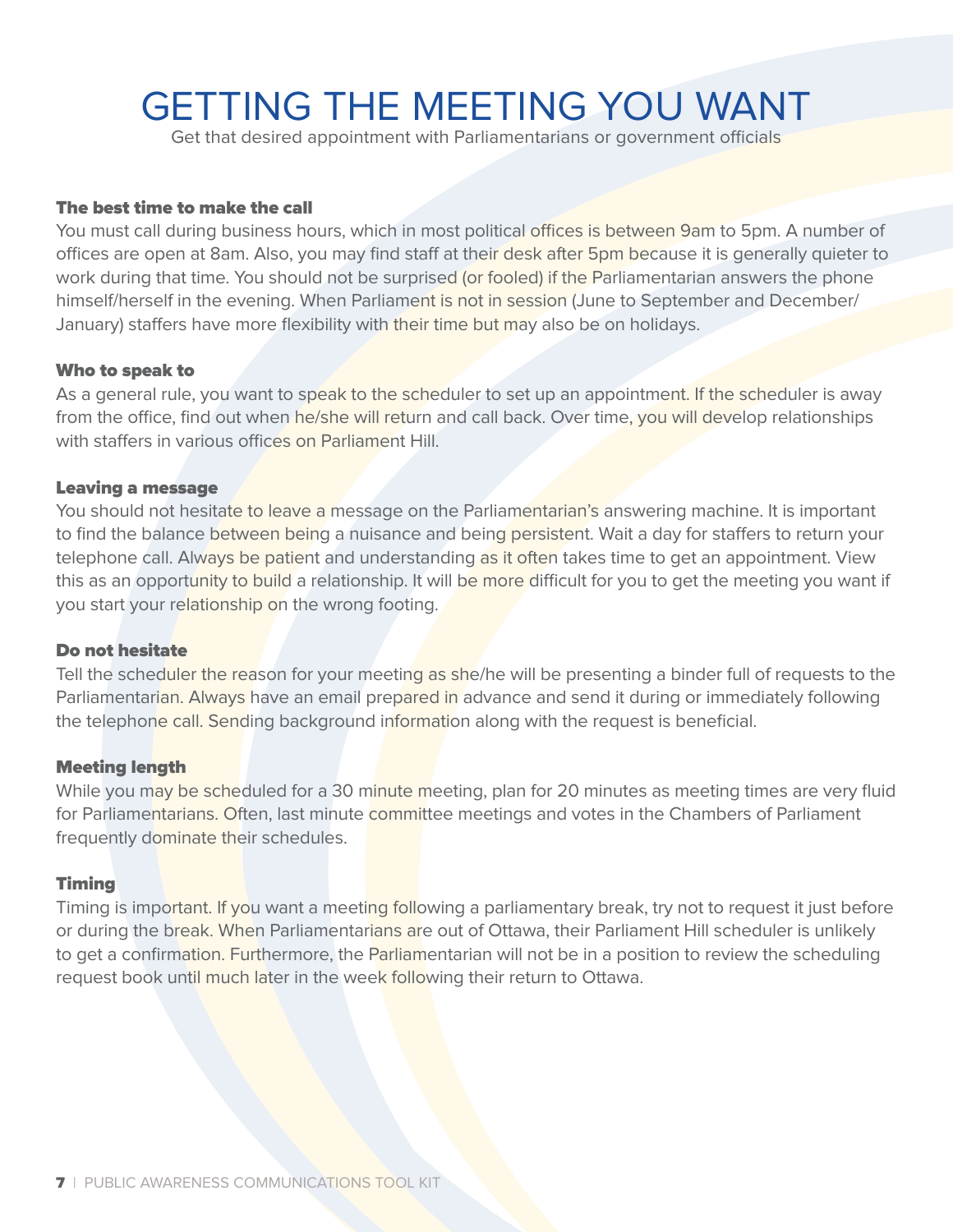### Who to meet with

Stakeholders usually prefer meeting the Minister or the Parliamentarian. If the Minister is unavailable accept a meeting with their senior staff i.e. a director of policy or a senior policy advisor. Political staffers are responsible for briefing the Minister on ongoing issues affecting his/her portfolio. This initial meeting should open the door for a future meeting with the Minister.

### How to get an appointment with government officials

Government Officials hold the corporate memory of departmental files. It is important to remember that they are responsible for writing the briefing notes on departmental issues for the Minister and his/her staff; issues that may impact your company/association/organization. They will often meet with stakeholders in advance or after a ministerial meeting and regularly take part in meetings with the ministerial staff (at their request). They are generally available from 7 am to 6 pm as they are encouraged to have staggered hours.

When speaking with officials, clearly state the purpose of your meeting in order to identify the appropriate departmental official to deal with the issue you are bringing forward. Furthermore, if you have met with the office of the Minister (prior to meeting with government officials, and they have recommended your meeting, request that the ministerial staffer send a note to the official on your behalf. This will be very helpful when you call as they will know the office of the Minister has made the recommendation and will make time for you.

If you are meeting with a Deputy Minister, an Associate Deputy Minister or an Assistant Deputy Minister, please refer to the How to handle yourself in a meeting with a Parliamentarian fact sheet for preparation.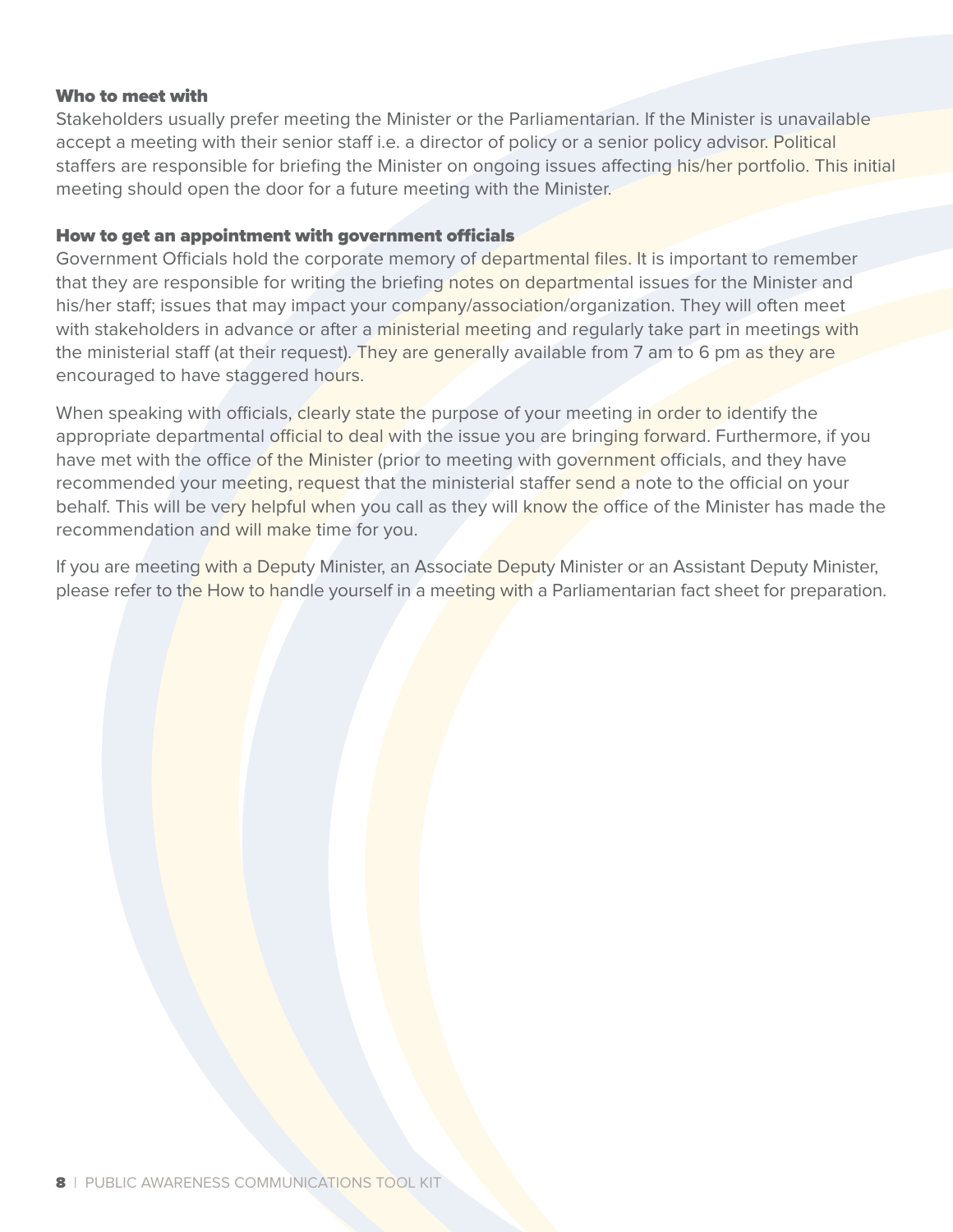# HOW TO HANDLE YOURSELF IN A MEETING WITH A PARLIAMENTARIAN

Parliamentarians often have several stakeholder meetings a day on a variety of subjects. To make your meeting memorable, leave behind a positive first impression by respecting their time. Arrive and depart on time as they frequently have back to back meetings. Present your information factually and persuasively. Do your homework by reading their biography and learn about their riding or ministry. Do not do all the talking; allow time for dialogue as well as a response from the Parliamentarian.

# Define roles and responsibilities before entering the meeting

Before you have a meeting with a Parliamentarian it is important to determine who will be in your delegation. You may go in as the representative or as a member of the Board of Directors of an organization. If you are meeting with a Minister, one member of your delegation should be a senior executive. Regardless of whether you go into the meeting individually or with others there should be three parts to your message: Introduction, Information Exchange and The Ask.

Make sure you have business cards for the Minister/Parliamentarian and each of their staff. You can expect 1-2 staff members in a Parliamentarian's office and up to 4 in a Minister's office to be present in the meeting; including departmental officials.

# The individual meeting

When you go into a meeting on your own you are representing your organization. The advantage is that you can deliver your messages and still have time left over for casual discussion. The disadvantage is that there is no one there to fill in an important fact you may have forgotten. By establishing your message in advance you know exactly what you want to impart and what your desired outcome is. If you saw something in the Parliamentarian's biography that intrigued you, or that is a shared passion, mention it.

# The group meeting

The leader of the delegation should introduce himself/herself and the members of the delegation. This is a good time to mention that shared sky-diving passion.

The designated leader of your delegation should chair the meeting and provide an introduction. With the exception of the consultant, there should not be anyone in the meeting who does not have a role in your organization.

Each speaker should speak to their topic in 2 minutes or less. Due to space and time restrictions, we do not recommend more than 4 attendees at a meeting as you want to allow time for feedback and questions. Be very encouraged if you have good dialogue as this shows you have engaged them in your topic.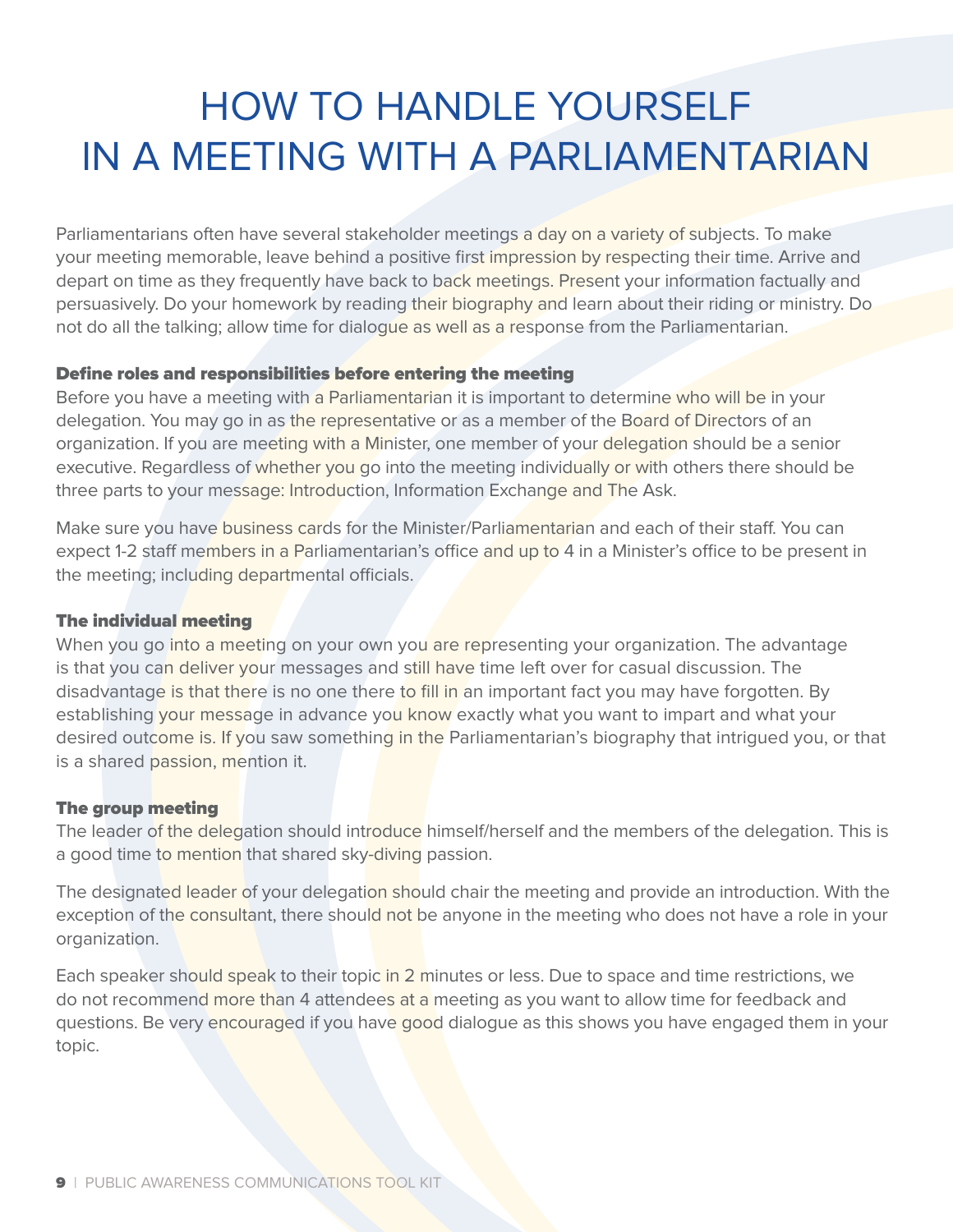# Availability may have changed since the meeting was scheduled

Meeting time is very fluid for Parliamentarians. For this reason always ask at the start of the meeting how much time they have and adjust accordingly. Respect their time so they will be more likely to agree to a future meeting.

### Listen more than you talk and share the meeting time

Parliamentarians are constantly inundated with a wide variety of issues and you have between 90 to 120 seconds to get their attention. Make sure that your presentation is well thought out and said in your own words.

Be sure to apply a 50/50 speaking time rule for the duration of the meeting. You want to hear the Parliamentarian's perspective on the issue you have raised as well as that of his/her Party so make sure they have time to respond.

Avoid using a slide deck during the course of your presentation as you can often lose the attention of the Parliamentarian. If you must use one do not read from it. Show the slide and speak to the image.

### Give examples

This is where your homework will come in handy. To inspire emotion use examples that will demonstrate the impact on the lives of those who live and work in his/her community.

# Make sure you answer these basic questions

- 1. Who are you (and/or your company/association/organization)?
- 2. Why are you here?
- 3. What do you want?
- 4. How can they help you?
- 5. How can you help them or their constituents?

### Ensure you leave on time

Unless it is clearly stated that they have time to continue the conversation, do not stay longer than your allotted time. Pay attention to cues given by the staff that your time is up. If they are trying to catch the eye of the Parliamentarian, close their note book, gather their papers and stand, or are loitering by the door, your time is up.

Thank the Parliamentarian for their time. Leave behind a clearly labelled information package.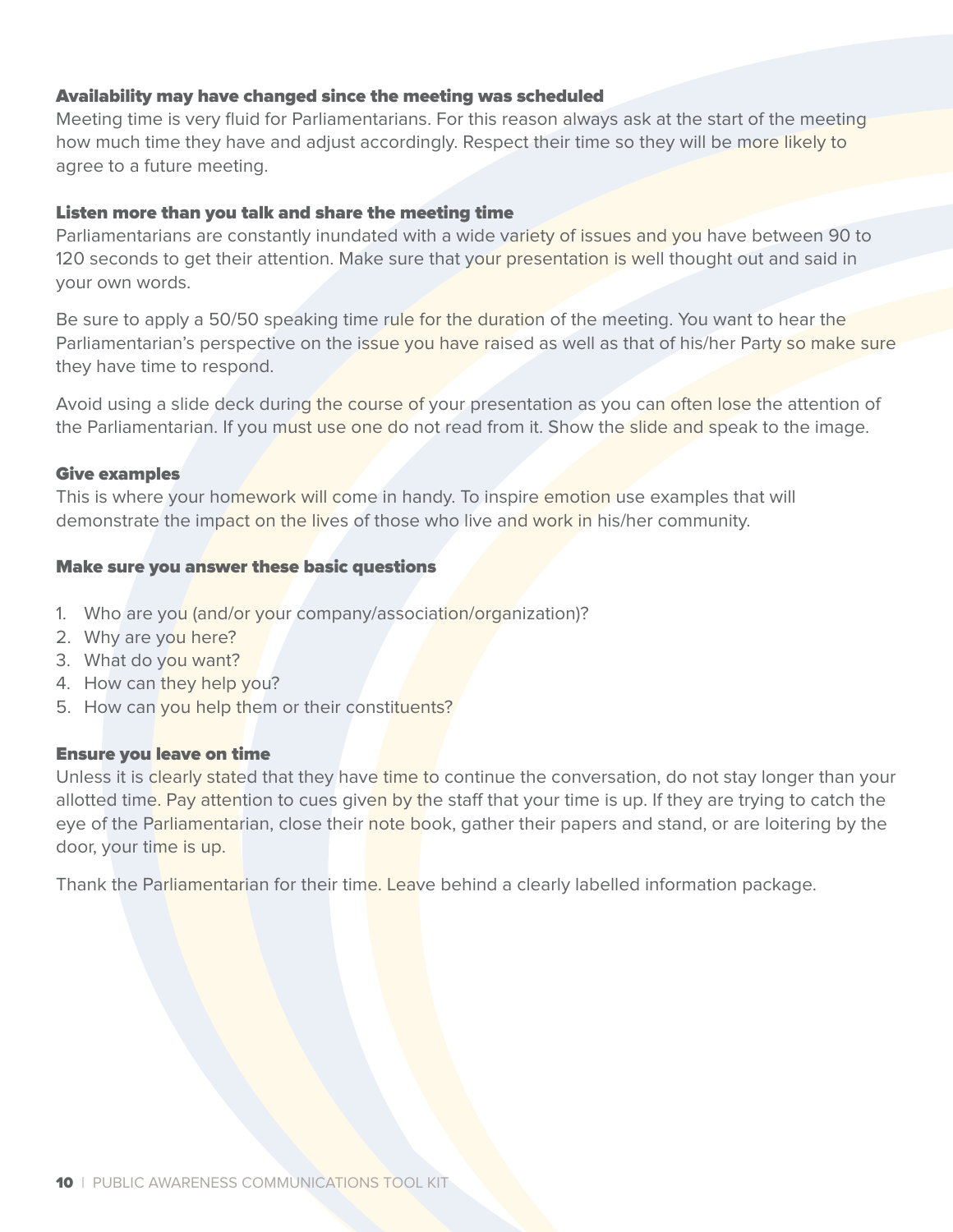# MAKING AN ELEVATOR PITCH TO PARLIAMENTARIANS

Parliamentarians attend a great number of public functions and participate in numerous committee hearings when Parliament is in session. If you are spending some time in Ottawa, you may run into a Parliamentarian at a reception, a fundraising event or they may come to see you after you have made an appearance before a Parliamentary committee.

These meetings can even occur in the washroom or a cloakroom of a hotel or restaurant. In order to be prepared for this brief encounter you should have a line or two prepared summarizing your main points.

# Remember

- You have about 60 seconds to get your point across to a Parliamentarian during the course of an unscheduled encounter.
- Use this short amount of time to your advantage in order for him/her to remember you, your company/association/organization and the issue you have discussed.
- What you say will have an impact on the follow-up he/she makes when he/she gets back to their work as a legislator.
- 1. Introduce yourself and your company's/association's/organization's name;
- 2. Hand them your business card;
- 3. Summarize the main points of your issue;
- 4. If they have time say more. If not;
- 5. Get their business card, and;
- 6. Ask for a meeting, and;
- 7. The name of the staffer person you should speak to in their office;
- 8. Thank them for their time and the future meeting.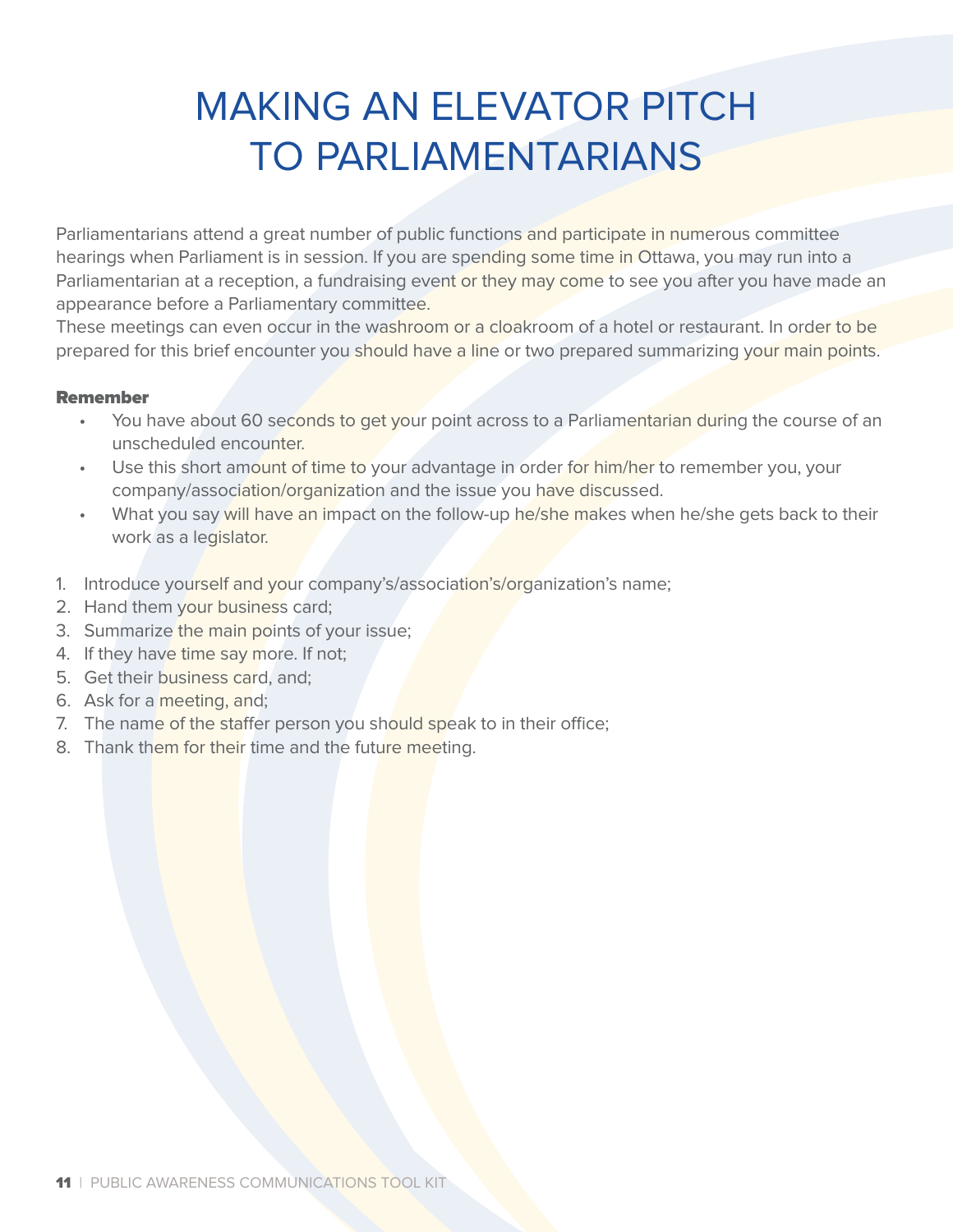# THE MEETING HAS TAKEN PLACE: NOW WHAT?

The tough part is over, or is it?

### You have met with an elected official, what should you do to follow up?

Keeping in mind that the overall goal is to accomplish your set task as well as to be thought of as 'the' authoritative and trusted resource that they can turn to for counsel it is suggested that you do the following:

### Thank You

Within a week you should send a thank you note by mail. An email does not have the same impact as Parliamentarians receive 100-1,000+ emails daily. It is important to include any additional information you may have discussed, may have forgotten or come across after the meeting took place.

#### Recommended parts of a thank you note:

- 1. Greet the recipient Dear Minister / Mr or Ms/Mrs xxx, MP (PC, MP if a Minister)
- 2. Express your gratitude and elaborate
	- 'Thank you for taking the time out of your busy schedule to meet with us to discuss xxx.'
- 3. Compliment & look ahead

'We very much appreciated the opportunity to present our views/concerns/proposed solutions and look forward to working with you and your office/department to firm up details / implement this program /change / further discussions / announce the details.' If they promised further information or names of others to meet with this is the time to get that information.

4. Restate your gratitude

 Again, thank you for your time and attention to this matter / xxx and I look forward to working with you to xxx.

5. Give your regards

Kind regards / Sincere gratitude / Sincerely,

### **Telephone**

Once the thank you note has been sent, we encourage you to pick up the telephone and call the office of the Parliamentarian to say how much you appreciated meeting them and/or their staff. Also ask if there is anything you can do for them either in Ottawa or their riding.

You will need to get past the person who answers the phone and should ask to speak to the staff member who attended the meeting with the Minister/MP (you should have this information on the business card they gave you). From time to time you may find that this person is no longer in the office. If this happens and it is a Ministers office ask to speak with their replacement or the Minister/MP directly. They may call you back after hours so give a number that you know you will be at such as a cell phone number. If there wasn't a staffer in the meeting (this sometimes happens with an MP) you should ask to speak with the MP directly or their Legislative or Executive Assistant as above.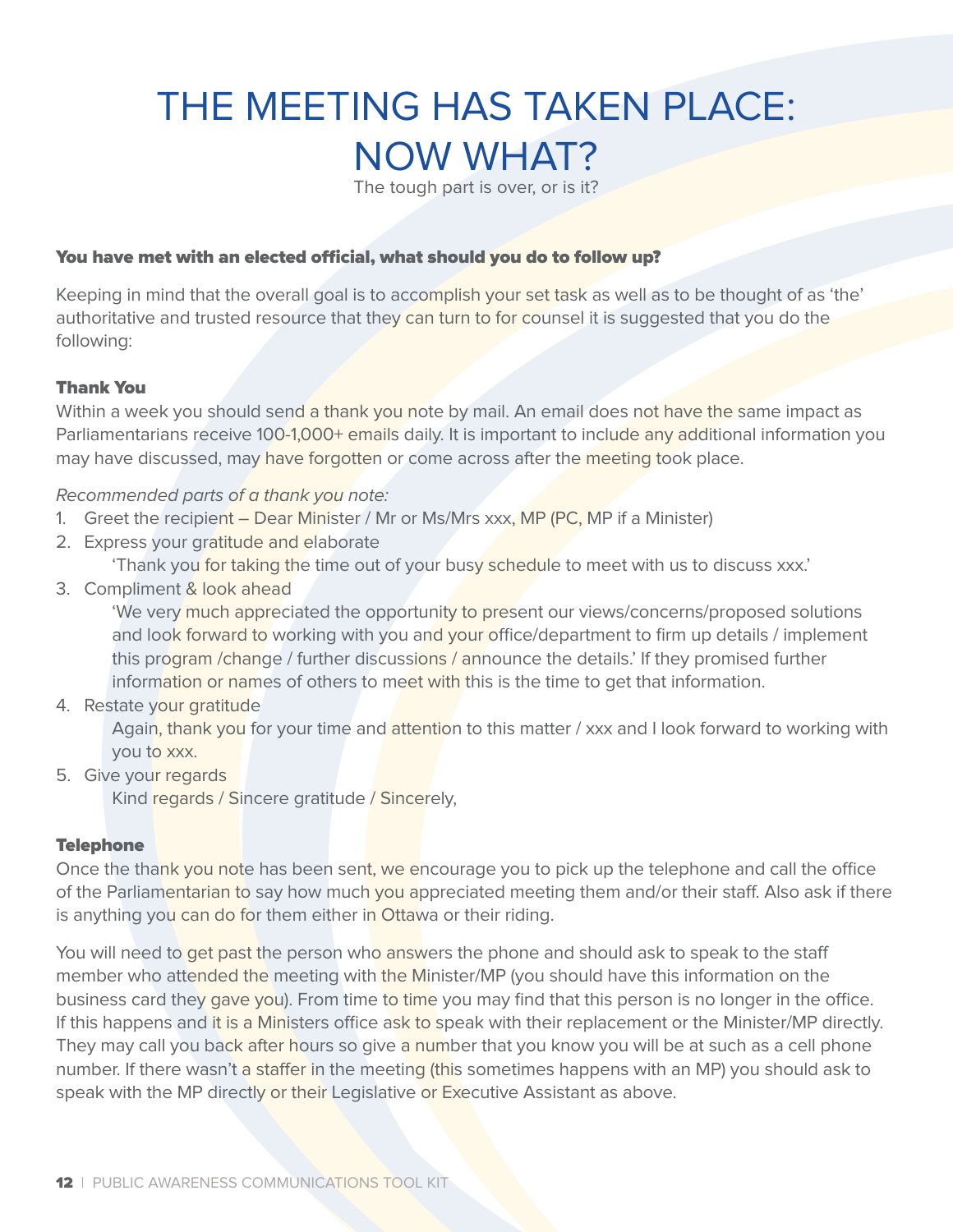# Proposed dialogue

- 1. Identify yourself and specify the date of your meeting and topic 'Hello, I am xxx with xxx and I met with you and/or xxx last xxx and I would like the opportunity to take a moment of their time to follow up. I won't need more than 5 (or maximum 10) minutes of their time.'
- 2. Once you have them on the phone say 'I want to thank you again for taking the time out of your busy schedule to meet with me/us from xxx. We really appreciated it. I am calling to follow up on xxx. How much time do you have or is there a better time for us to speak?'

As per #3 above, be sure to restate your expectations such as further meetings, referrals to other Ministers/MPs/Officials who would be influential and may be supportive, and/or being included in or hosting the announcement. 'I will send you an email to confirm our conversation.' Have one already written that you can amend if necessary and send while you are on the phone.

If you do additional meetings that they have recommended be sure to circle back to let them know the results such as "we met with the deputy minister and they are going to do xxx. Thank you for this recommendation. I hope we can work together on this.' or 'As per your recommendation we met with the Committee Chair and Vice-Chairs and received the following response. Perhaps we can now all work together to get this passed.' Or 'there may still be some work to do on this to persuade the other party, can we meet to discuss further tactics?'

3. Restate: 'If there is anything that we can do for you at any time please don't hesitate to reach out.'

# Social Media

If you have not done so already, connect with the Parliamentarian using social media tools such as their Facebook page, LinkedIn and Twitter accounts and utilize these links. Retweet their postings that you agree with, copy them on your pertinent tweets or comments on Linkedin and Facebook. You should comment only on select posts and share their and your information when it is timely and appropriate.

# **Update**

It is also important to send periodic updates on your subject matter by email. Furthermore, if you author an article, if your company issues a relevant news release, or host newsworthy events, let the Parliamentarian and/or their staff know by sending a link or copy. If there are significant updates or you wish to bring in additional expertise you should consider a follow-up meeting.

# Invite

If your company hosts internal or sponsor external events, you may want to invite the Parliamentarian to be a panelist or guest speaker. Or simply invite them to attend the event that you are hosting.

Due to rules set by the Ethics Commissioner as a result of the Accountability Act they may or may not be able to accept tickets to a gala or luncheon/dinner. There are no clear rules for acceptance at this time and they will most likely need to get back to you to indicate if they are permitted to accept a complementary ticket. Travel and parliamentary schedules may also determine participation. Be sure to consult the parliamentary calendar (www.parl.gc.ca/housechamberbusiness/ChamberCalendar.aspx) to assist in determining if the member may be in or out of Ottawa and confirm this with their office(s) as appropriate. For example, if you want to do a lobby day in Ottawa it must be during a sitting week.